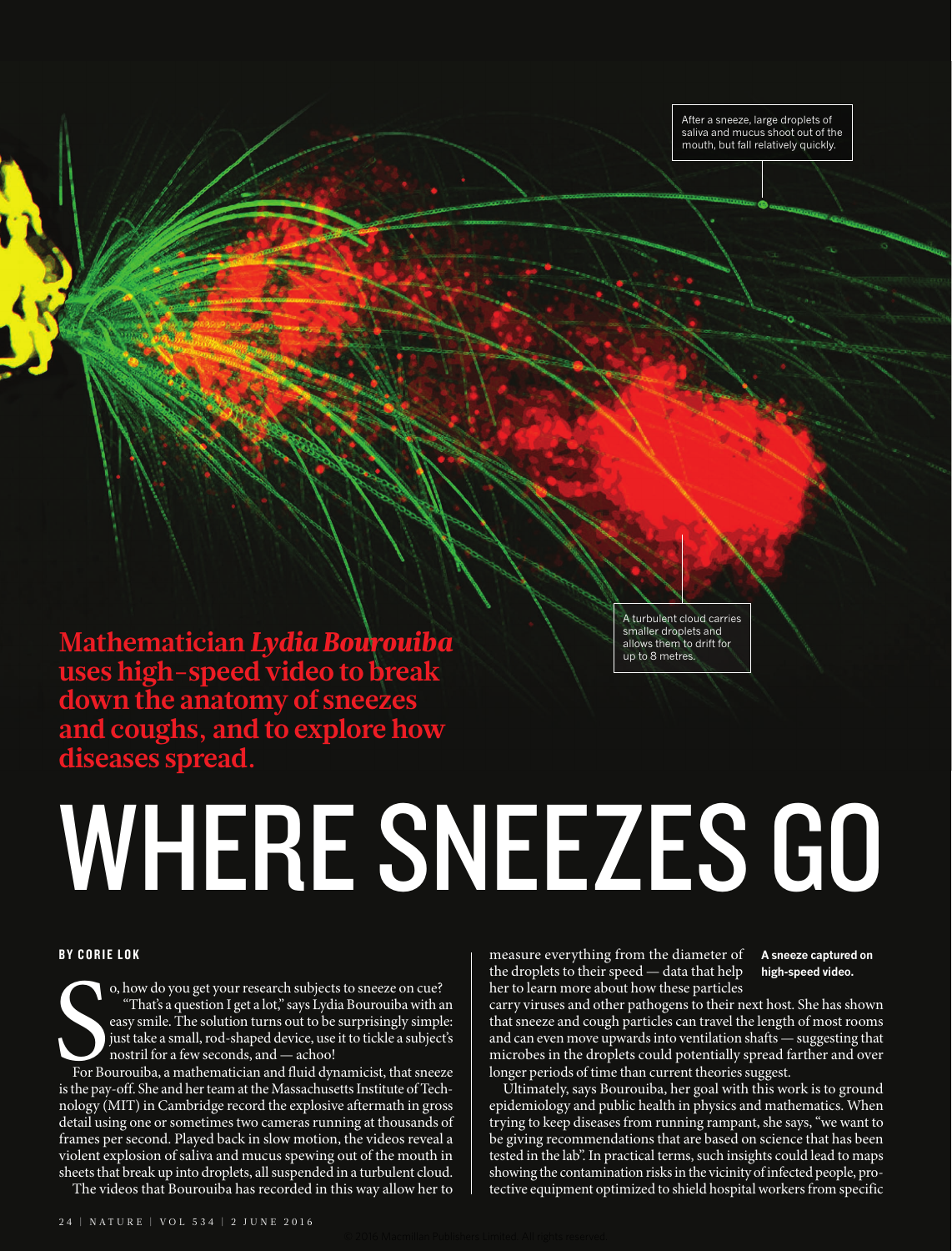kinds of germs, and better predictions of how diseases move through a population.

Bourouiba pursues this goal with the same energy and ambition that leads her to fill her leisure time with week-long bike trips, mountain climbing — she ascended Tanzania's Mount Kilimanjaro in 2011 — and winter camping at −20 °C. Although she is hardly the first researcher to use high-speed video to study fluid dynamics, she is the first to realize its potential in the respiratory field, says David Ku, a biofluid-mechanics researcher at Georgia Institute of Technology in Atlanta. Bourouiba's approach could be transformative in the field, says Ron Fouchier, a virologist at the Erasmus University Medical Center in Rotterdam, the Netherlands. "This kind of physics is absolutely needed to understand how transmission works."

# A FLUID CAREER

Bourouiba has been a natural explorer as far back as she can remember. As a child in France, she immersed herself in books about science and nature, including a biography of Albert Einstein. She soon fell in love with mathematics and physics, and made them her major subjects when she earned her undergraduate degree in France and Montreal, Canada.

But during her graduate work in fluid mechanics at Montreal's McGill University, as she focused on narrower and narrower theoretical questions about turbulent flows, Bourouiba began to feel the itch for something more. She had spent some of her early years in Algeria during the civil war of the 1990s, and vividly remembered the turmoil and misery that she had witnessed there. "We know what the worst is, we saw a lot of it," she says. "But what can we as a species do to push that boundary of what we can achieve, in terms of making the world a better place?"

In her search for an answer, Bourouiba soon homed in on health and epidemiology. This was the mid-2000s, and emerging diseases were all over the news. Severe acute respiratory syndrome (SARS) had killed nearly 800 people around the world in 2003, polio was making a comeback and avian flu was jumping across to humans. Infectious diseases seemed to Bourouiba like the perfect way to combine all of her interests and expertise.

She was tentative at first. A career in fluid mechanics promised to be secure and certain, whereas a head-first dive into biology seemed like a huge risk. But one day, about halfway through her PhD, she was mulling this conundrum as she made her way up the wall at a rockclimbing gym. "So what?" Bourouiba suddenly said to herself as she reached for the next handhold. "You can't make decisions out of fear."

## VIOLENT EVENTS

Having come so far, Bourouiba saw her fluid-dynamics PhD to completion in 2008. But from there she managed to land a postdoc appointment in mathematical epidemiology at York University in Toronto, Canada, where she started thinking about sneezes and coughs.

These 'violent expiratory events' (as one of Bourouiba's papers calls them) were assumed to be one of the main ways that respiratory diseases spread. But how, exactly? Epidemiological studies estimate how a disease is transmitted on the basis of people's movements and activities at the time they got infected. Did they contract the disease by direct, person-to-person contact, such as shaking someone's germcovered hand, or from contaminated surfaces such as doorknobs? Was it through large droplets that make a short leap from one respiratory tract to another, or through smaller aerosol particles that are suspended in air and can travel farther before being inhaled? Or was the route some combination of these modes?

Such studies have helped researchers to work out that measles is typically spread by aerosols and that Ebola is transmitted mainly

### NATURE.COM

See Lydia Bourouiba discuss the physics of the sneeze at: go.nature.com/ysagdr

through direct contact with infected bodily fluids. But there is still a lot of uncertainty for many pathogens, which hampers the ability of publichealth officials to control the spread of disease during outbreaks and to prepare for future ones. SARS, for example, is thought to spread mainly through close contact, yet the 2003 outbreak showed at least some evidence of airborne transmission<sup>1</sup>. And some researchers think that Ebola viruses might travel through air to some degree<sup>2</sup>.

At York, Bourouiba became convinced that these uncertainties could be reduced by pinning down some key details about the physics of sneezes and coughs that conventional disease-transmission models are missing.

In 2010, a postdoc appointment at MIT gave her a chance to start filling those gaps with hard data. Up to that point, she had worked only on theory — but now she plunged into experimental research, learning through trial and error the subtleties of high-speed video and lighting to capture a sneeze. "Mathematicians are often uncomfortable in a lab setting," says John Bush, a fluid dynamicist who was her mentor at MIT. "Lydia really took to it."

### SUSPENDED SPRAY

One thing that Bourouiba particularly wanted to pin down was the size distribution of the droplets coming out of the mouth, because size affects how many microbes a droplet can carry and how far it can travel through the air.

For her first set of experiments, published in 2014, she wanted to look at the entire spray of droplets<sup>3</sup>. Bourouiba posted adverts around the MIT campus to recruit volunteers, and filmed the coughs and sneezes of about ten healthy people. After much tinkering with camera positions, backgrounds and lighting levels — at one point, the lights made the room uncomfortably hot for participants — Bourouiba captured videos that showed that the droplets were propelled out of the mouth in a turbulent, buoyant cloud. The cloud grew and slowed down as it pulled in air from the environment, lifting and carrying the droplets away from the sneezer.

The video evidence contradicted conventional thinking about sneezes, which held that larger droplets would fall to the ground within 1–2metres, and that only the smaller ones would stay aloft as airborne aerosols. Feeding her video evidence into her mathematical models, Bourouiba concluded that, thanks to the cloud dynamics, many of the larger droplets can travel up to 8 metres for a sneeze and 6 metres for a cough, depending on the environmental conditions, and stay suspended for up to 10 minutes — far enough and long enough to reach someone at the other end of a large room, not to mention the ceiling ventilation system.

That conclusion has implications for health-care workers, says James Hughes, an infectious-disease epidemiologist at Emory University in Atlanta. If a disease is thought to be transmitted within 1–2metres, workers might assume that they are safe beyond that zone. "I think maybe we need to be a little bit more circumspect about that," he says.

For Bourouiba's next set of experiments<sup>4</sup>, she zoomed in closer to the mouth to film a 150-millisecond-long sneeze. Videos taken from the side and top at up to 8,000 frames per second revealed that the fluid breaks up in steps, like a slow-motion explosion produced by Hollywood: the fluid emerges from the mouth in sheets, which are then punctured and form rings as they are stretched by the airflow. The rings fracture, leaving filaments. Little beads of fluid form on the filaments, which elongate and fragment to finally produce droplets.

Bourouiba was surprised to find so much happening to the fluid outside the mouth — it countered the prevailing assumption that droplets exit the mouth fully formed. To Gerardo Chowell, a mathematical epidemiologist at Georgia State University in Atlanta, this is an important finding because it means that droplet formation could be strongly influenced by environmental conditions such as humidity and temperature. And that could help to explain why some diseases, such as flu, tend to occur more frequently at certain times of the year, he adds, perhaps because the ambient conditions favour the spread and survival of certain microbes.

Bourouiba's research advances previous work measuring sneeze and cough droplet sizes, says Ku. Fluid particles can travel varying distances